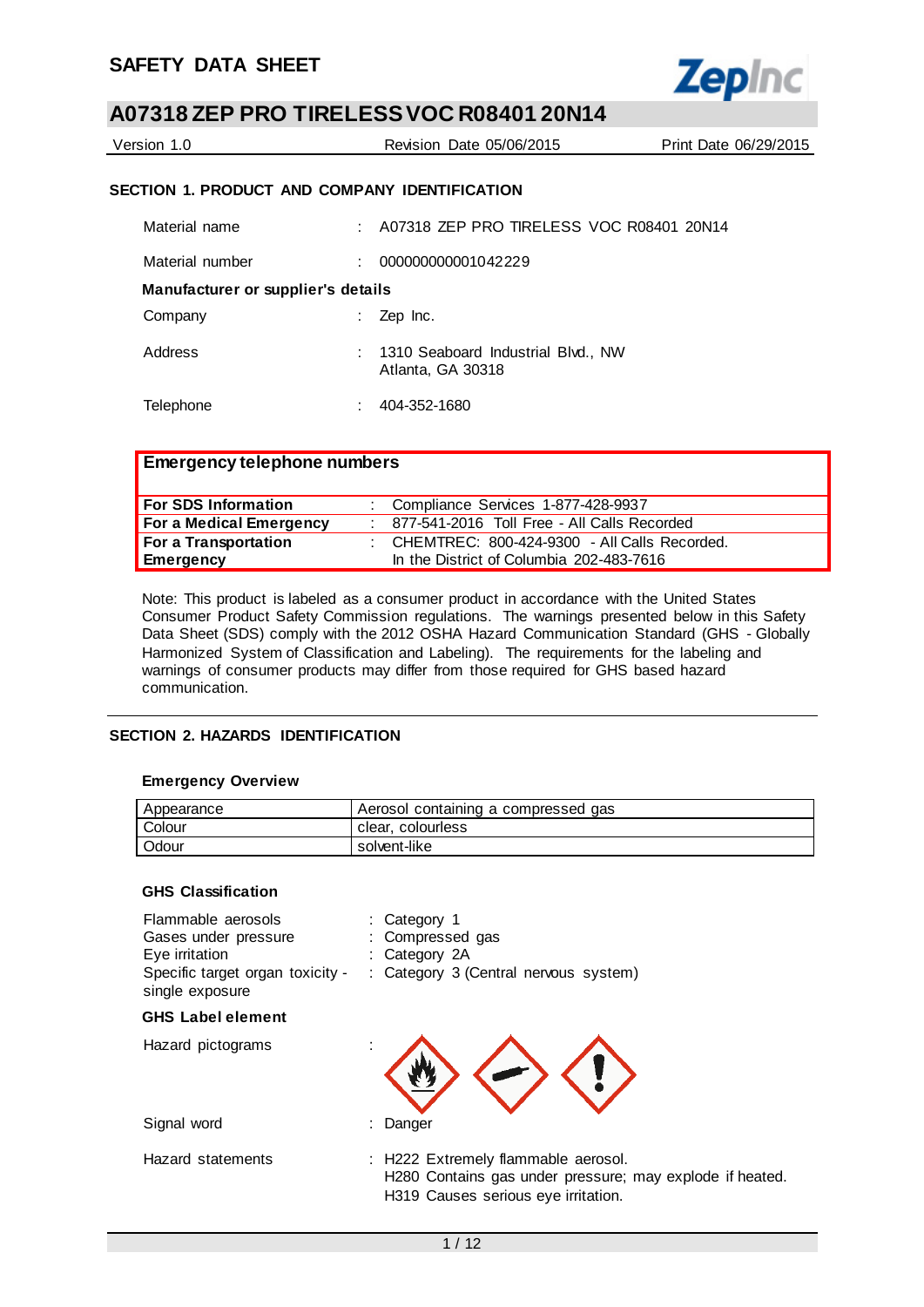$\overline{\phantom{0}}$ 



# **A07318 ZEP PRO TIRELESS VOC R08401 20N14**

| Version 1.0                     | Revision Date 05/06/2015                                                                                                                                                                                                                                                                                                                                                                                                                                                                                                                                                                                                                                                                                                                                                                                                                                                                                                                                                                                                                                                                                                                                                                                                                                | Print Date 06/29/2015 |  |
|---------------------------------|---------------------------------------------------------------------------------------------------------------------------------------------------------------------------------------------------------------------------------------------------------------------------------------------------------------------------------------------------------------------------------------------------------------------------------------------------------------------------------------------------------------------------------------------------------------------------------------------------------------------------------------------------------------------------------------------------------------------------------------------------------------------------------------------------------------------------------------------------------------------------------------------------------------------------------------------------------------------------------------------------------------------------------------------------------------------------------------------------------------------------------------------------------------------------------------------------------------------------------------------------------|-----------------------|--|
|                                 | H336 May cause drowsiness or dizziness.                                                                                                                                                                                                                                                                                                                                                                                                                                                                                                                                                                                                                                                                                                                                                                                                                                                                                                                                                                                                                                                                                                                                                                                                                 |                       |  |
| Precautionary statements        | <b>Prevention:</b><br>P210 Keep away from heat, hot surfaces, sparks, open flames<br>and other ignition sources. No smoking.<br>P211 Do not spray on an open flame or other ignition source.<br>P251 Pressurized container: Do not pierce or burn, even after<br>use.<br>P261 Avoid breathing dust/fume/gas/mist/vapours/spray.<br>P264 Wash skin thoroughly after handling.<br>P271 Use only outdoors or in a well-ventilated area.<br>P280 Wear eye protection/ face protection.<br>Response:<br>P304 + P340 + P312 IF INHALED: Remove victim to fresh air<br>and keep at rest in a position comfortable for breathing. Call a<br>POISON CENTER or doctor/ physician if you feel unwell.<br>P305 + P351 + P338 IF IN EYES: Rinse cautiously with water<br>for several minutes. Remove contact lenses, if present and<br>easy to do. Continue rinsing.<br>P337 + P313 If eye irritation persists: Get medical advice/<br>attention.<br>Storage:<br>P403 + P233 Store in a well-ventilated place. Keep container<br>tightly closed.<br>P405 Store locked up.<br>P410 + P412 Protect from sunlight. Do not expose to<br>temperatures exceeding 50 °C/ 122 °F.<br>Disposal:<br>P501 Dispose of contents/container in accordance with local<br>regulation. |                       |  |
| <b>Potential Health Effects</b> |                                                                                                                                                                                                                                                                                                                                                                                                                                                                                                                                                                                                                                                                                                                                                                                                                                                                                                                                                                                                                                                                                                                                                                                                                                                         |                       |  |
| Carcinogenicity:                |                                                                                                                                                                                                                                                                                                                                                                                                                                                                                                                                                                                                                                                                                                                                                                                                                                                                                                                                                                                                                                                                                                                                                                                                                                                         |                       |  |
| <b>IARC</b><br><b>ACGIH</b>     | No component of this product present at levels greater than or<br>equal to 0.1% is identified as probable, possible or confirmed<br>human carcinogen by IARC.<br>No component of this product present at levels greater than or<br>equal to 0.1% is identified as a carcinogen or potential                                                                                                                                                                                                                                                                                                                                                                                                                                                                                                                                                                                                                                                                                                                                                                                                                                                                                                                                                             |                       |  |
| <b>OSHA</b>                     | carcinogen by ACGIH.<br>No component of this product present at levels greater than or<br>equal to 0.1% is identified as a carcinogen or potential                                                                                                                                                                                                                                                                                                                                                                                                                                                                                                                                                                                                                                                                                                                                                                                                                                                                                                                                                                                                                                                                                                      |                       |  |
| <b>NTP</b>                      | carcinogen by OSHA.<br>No component of this product present at levels greater than or<br>equal to 0.1% is identified as a known or anticipated carcinogen<br>by NTP.                                                                                                                                                                                                                                                                                                                                                                                                                                                                                                                                                                                                                                                                                                                                                                                                                                                                                                                                                                                                                                                                                    |                       |  |

### **SECTION 3. COMPOSITION/INFORMATION ON INGREDIENTS**

Substance / Mixture : Mixture

#### **Hazardous components**

|  |  |  | Chemical Name |
|--|--|--|---------------|
|--|--|--|---------------|

 $\blacksquare$ 

| CAS-No. |  |
|---------|--|
|         |  |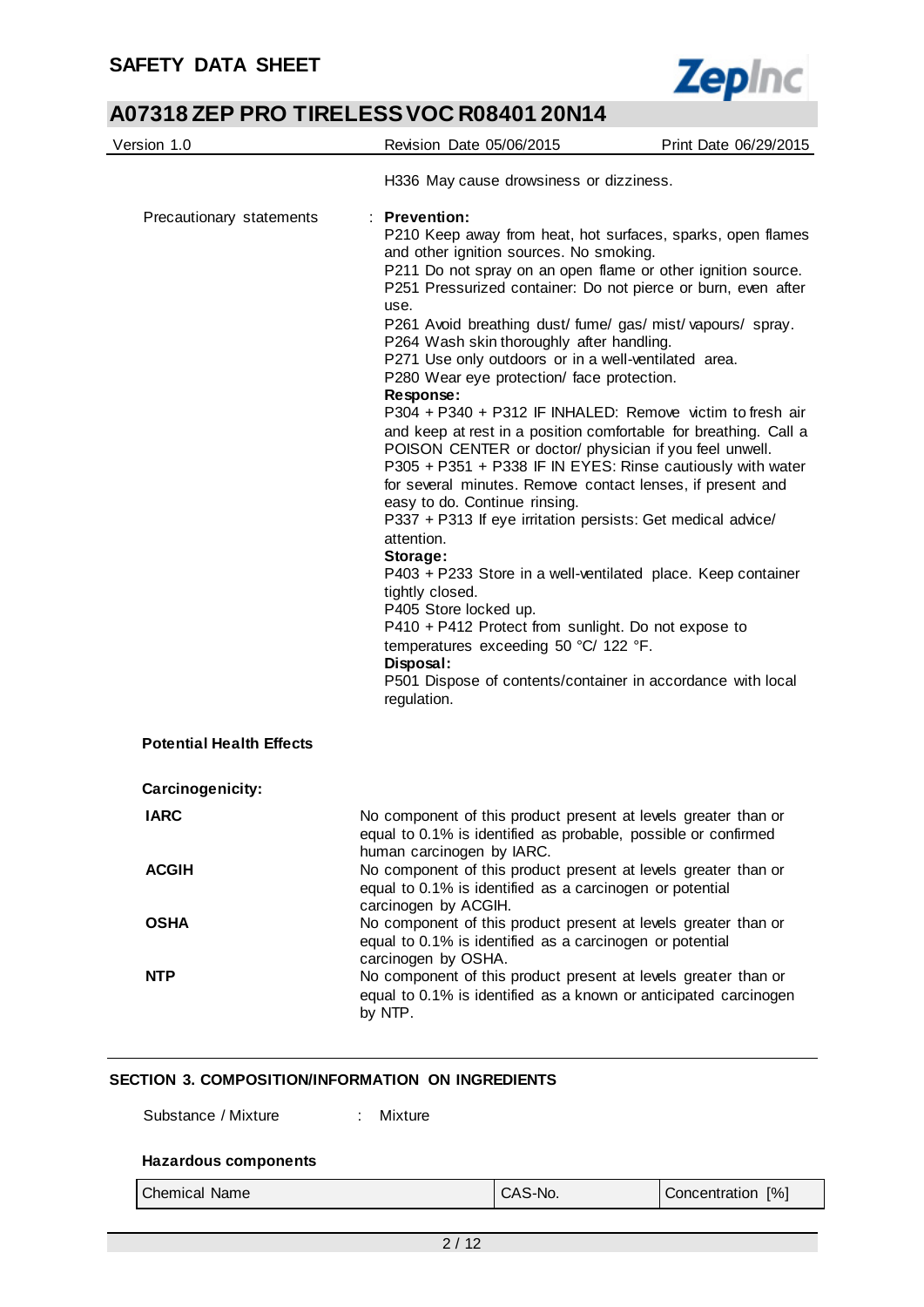

| Version 1.0                          |                                             | Revision Date 05/06/2015 | Print Date 06/29/2015 |
|--------------------------------------|---------------------------------------------|--------------------------|-----------------------|
| methyl acetate                       |                                             | 79-20-9                  | $>= 50 - 70$          |
| carbon dioxide                       |                                             | 124-38-9                 | $>= 5 - < 10$         |
|                                      | Distillates (petroleum), hydrotreated light | 64742-47-8               | $>= 1 - 5$            |
| tert-butyl acetate                   |                                             | 540-88-5                 | $>= 1 - 5$            |
| Heptane, branched, cyclic and linear |                                             | 426260-76-6              | $>= 1 - 5$            |

### **SECTION 4. FIRST AID MEASURES**

| General advice          | : Move out of dangerous area.<br>Show this safety data sheet to the doctor in attendance.<br>Do not leave the victim unattended.                                                                                                                                           |
|-------------------------|----------------------------------------------------------------------------------------------------------------------------------------------------------------------------------------------------------------------------------------------------------------------------|
| If inhaled              | : Consult a physician after significant exposure.<br>If unconscious place in recovery position and seek medical<br>advice.                                                                                                                                                 |
| In case of skin contact | : If skin irritation persists, call a physician.<br>Wash off immediately with plenty of water for at least 15<br>minutes.<br>If on clothes, remove clothes.                                                                                                                |
| In case of eye contact  | : Remove contact lenses.<br>Protect unharmed eye.<br>Keep eye wide open while rinsing.<br>If eye irritation persists, consult a specialist.<br>Rinse immediately with plenty of water for at least 15 minutes.                                                             |
| If swallowed            | : Keep respiratory tract clear.<br>Never give anything by mouth to an unconscious person.<br>If symptoms persist, call a physician.<br>DO NOT induce vomiting unless directed to do so by a<br>physician or poison control center.<br>Take victim immediately to hospital. |

# **SECTION 5. FIREFIGHTING MEASURES**

| Suitable extinguishing media            | : Alcohol-resistant foam<br>Carbon dioxide (CO2)<br>Dry chemical<br>Water spray jet                          |
|-----------------------------------------|--------------------------------------------------------------------------------------------------------------|
| Unsuitable extinguishing<br>media       | : High volume water jet                                                                                      |
| Specific hazards during<br>firefighting | : Do not allow run-off from fire fighting to enter drains or water<br>courses.                               |
| Hazardous combustion<br>products        | : Carbon dioxide (CO2)<br>Carbon monoxide<br>Smoke<br>Silicon oxides                                         |
| Specific extinguishing<br>methods       | : Use extinguishing measures that are appropriate to local<br>circumstances and the surrounding environment. |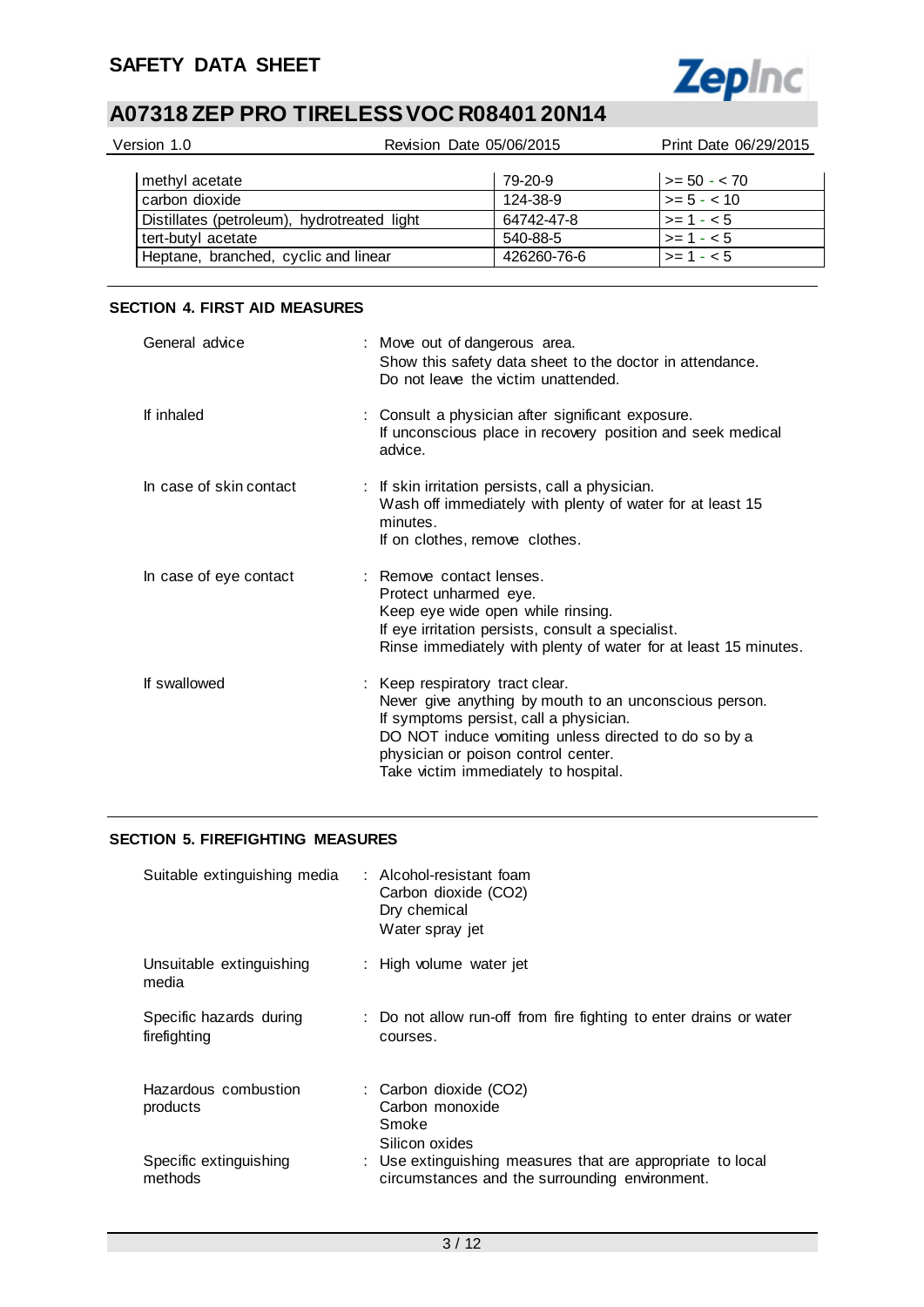

| Version 1.0                                      | Revision Date 05/06/2015                                                                                                                                                                                                                                                                     | Print Date 06/29/2015 |
|--------------------------------------------------|----------------------------------------------------------------------------------------------------------------------------------------------------------------------------------------------------------------------------------------------------------------------------------------------|-----------------------|
| Further information                              | : Collect contaminated fire extinguishing water separately. This<br>must not be discharged into drains.<br>Fire residues and contaminated fire extinguishing water must<br>be disposed of in accordance with local regulations.<br>For safety reasons in case of fire, cans should be stored |                       |
| Special protective equipment<br>for firefighters | separately in closed containments.<br>Use a water spray to cool fully closed containers.<br>: Wear self-contained breathing apparatus for firefighting if<br>necessary.                                                                                                                      |                       |

## **SECTION 6. ACCIDENTAL RELEASE MEASURES**

| Personal precautions,<br>protective equipment and<br>emergency procedures | : Use personal protective equipment.<br>Ensure adequate ventilation.<br>Remove all sources of ignition.<br>Evacuate personnel to safe areas.<br>Beware of vapours accumulating to form explosive<br>concentrations. Vapours can accumulate in low areas. |
|---------------------------------------------------------------------------|----------------------------------------------------------------------------------------------------------------------------------------------------------------------------------------------------------------------------------------------------------|
| Environmental precautions                                                 | : Prevent product from entering drains.<br>Prevent further leakage or spillage if safe to do so.<br>If the product contaminates rivers and lakes or drains inform<br>respective authorities.                                                             |
| Methods and materials for<br>containment and cleaning up                  | : Soak up with inert absorbent material (e.g. sand, silica gel,<br>acid binder, universal binder, sawdust).<br>Sweep up or vacuum up spillage and collect in suitable<br>container for disposal.                                                         |

# **SECTION 7. HANDLING AND STORAGE**

| Advice on safe handling     | : Avoid exposure - obtain special instructions before use.<br>Avoid contact with skin and eyes.<br>For personal protection see section 8.<br>Smoking, eating and drinking should be prohibited in the<br>application area.<br>Do not breathe vapours or spray mist.<br>Take precautionary measures against static discharges.<br>Provide sufficient air exchange and/or exhaust in work rooms.<br>Dispose of rinse water in accordance with local and national<br>regulations.<br>Always replace cap after use. |
|-----------------------------|-----------------------------------------------------------------------------------------------------------------------------------------------------------------------------------------------------------------------------------------------------------------------------------------------------------------------------------------------------------------------------------------------------------------------------------------------------------------------------------------------------------------|
| Conditions for safe storage | : BEWARE: Aerosol is pressurized. Keep away from direct sun<br>exposure and temperatures over 50 °C. Do not open by force<br>or throw into fire even after use. Do not spray on flames or<br>red-hot objects.<br>No smoking.<br>Keep in a dry, cool and well-ventilated place.<br>Observe label precautions.<br>Electrical installations / working materials must comply with<br>the technological safety standards.                                                                                            |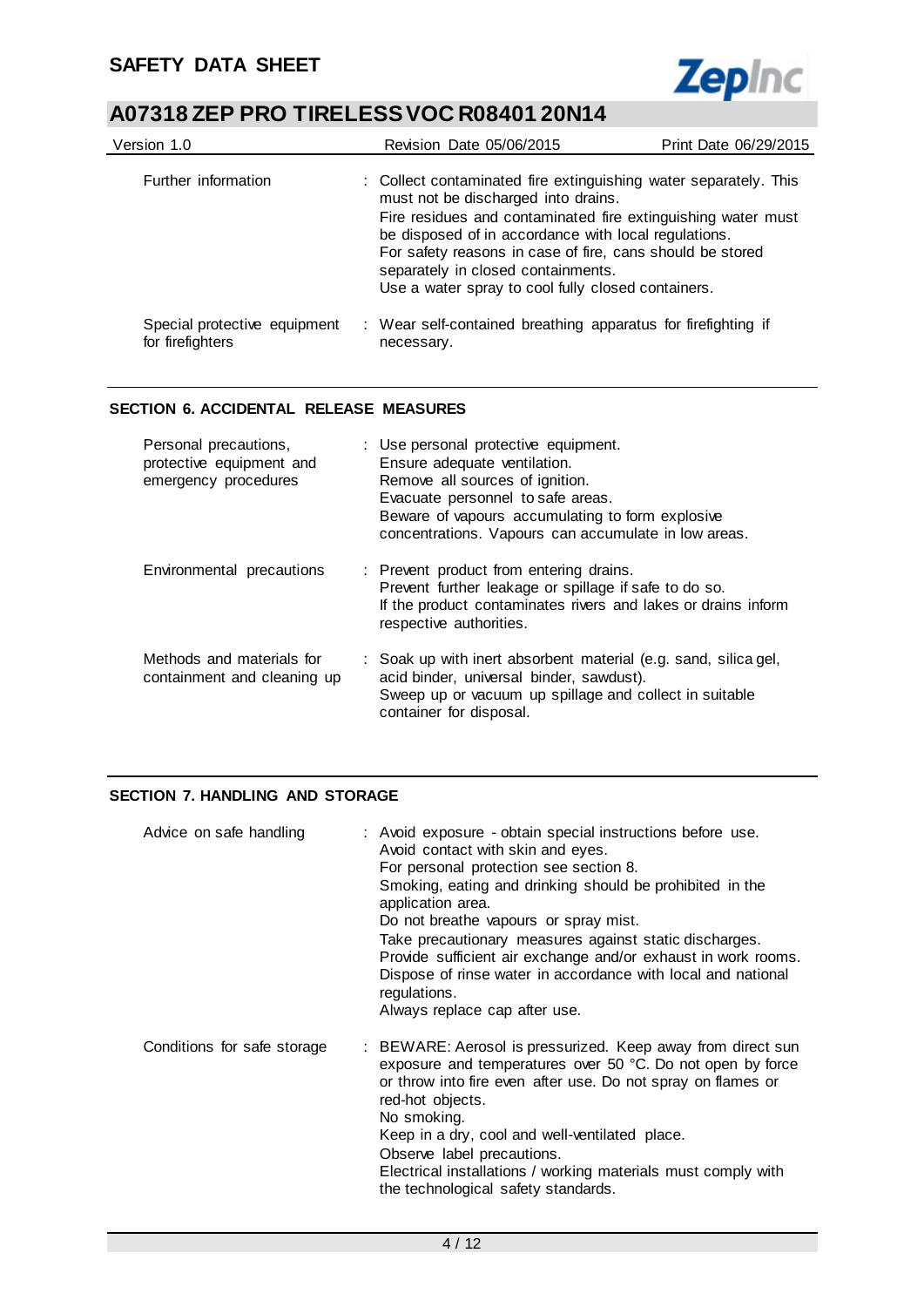# **SAFETY DATA SHEET**



# **A07318 ZEP PRO TIRELESS VOC R08401 20N14**

Version 1.0 Revision Date 05/06/2015 Print Date 06/29/2015

Materials to avoid : Oxidizing agents

## **SECTION 8. EXPOSURE CONTROLS/PERSONAL PROTECTION**

#### **Components with workplace control parameters**

| Components                    | CAS-No.     | Value type     | Control              | <b>Basis</b>     |
|-------------------------------|-------------|----------------|----------------------|------------------|
|                               |             | (Form of       | parameters /         |                  |
|                               |             | exposure)      | Permissible          |                  |
|                               |             |                | concentration        |                  |
| methyl acetate                | 79-20-9     | <b>TWA</b>     | 200 ppm              | <b>ACGIH</b>     |
|                               |             | <b>STEL</b>    | 250 ppm              | <b>ACGIH</b>     |
|                               |             | <b>TWA</b>     | 200 ppm              | NIOSH REL        |
|                               |             |                | 610 mg/m3            |                  |
|                               |             | <b>ST</b>      | 250 ppm              | NIOSH REL        |
|                               |             |                | 760 mg/m3            |                  |
|                               |             | <b>TWA</b>     | 200 ppm              | OSHA Z-1         |
|                               |             |                | 610 mg/m3            |                  |
|                               |             | <b>TWA</b>     | 200 ppm              | OSHA P0          |
|                               |             |                | 610 mg/m3            |                  |
|                               |             | <b>STEL</b>    | 250 ppm              | OSHA P0          |
|                               |             |                | 760 mg/m3            |                  |
| carbon dioxide                | 124-38-9    | <b>TWA</b>     | 5,000 ppm            | <b>ACGIH</b>     |
|                               |             | <b>STEL</b>    | 30,000 ppm           | <b>ACGIH</b>     |
|                               |             | <b>TWA</b>     | $5,000$ ppm          | NIOSH REL        |
|                               |             |                | 9,000 mg/m3          |                  |
|                               |             | <b>ST</b>      | 30,000 ppm           | NIOSH REL        |
|                               |             |                | 54,000 mg/m3         |                  |
|                               |             | <b>TWA</b>     | 5,000 ppm            | OSHA Z-1         |
|                               |             |                | 9,000 mg/m3          |                  |
|                               |             | <b>TWA</b>     | $10,000$ ppm         | OSHA P0          |
|                               |             |                | 18,000 mg/m3         |                  |
|                               |             | <b>STEL</b>    | 30,000 ppm           | OSHA P0          |
|                               |             |                | 54,000 mg/m3         |                  |
| Distillates (petroleum),      | 64742-47-8  | <b>TWA</b>     | $\overline{500}$ ppm | OSHA Z-1         |
| hydrotreated light            |             |                | 2,000 mg/m3          |                  |
|                               |             | <b>TWA</b>     | 400 ppm              | OSHA P0          |
|                               |             |                | 1,600 mg/m3          |                  |
| tert-butyl acetate            | 540-88-5    | <b>TWA</b>     | 200 ppm              | <b>ACGIH</b>     |
|                               |             | <b>TWA</b>     | 200 ppm              | NIOSH REL        |
|                               |             |                | 950 mg/m3            |                  |
|                               |             | <b>TWA</b>     | 200 ppm              | OSHA Z-1         |
|                               |             |                | 950 mg/m3            |                  |
|                               |             | <b>TWA</b>     | $200$ ppm            | OSHA P0          |
|                               |             |                | 950 mg/m3            |                  |
| Heptane, branched, cyclic and | 426260-76-6 | <b>TWA</b>     | 85 ppm               | <b>NIOSH REL</b> |
| linear                        |             |                | 350 mg/m3            |                  |
|                               |             | $\overline{C}$ | 440 ppm              | NIOSH REL        |
|                               |             |                | 1,800 mg/m3          |                  |
|                               |             | <b>TWA</b>     | $500$ ppm            | OSHA Z-1         |
|                               |             |                | 2,000 mg/m3          |                  |
|                               |             | <b>TWA</b>     | 400 ppm              | OSHA P0          |
|                               |             |                | 1,600 mg/m3          |                  |
|                               |             | <b>STEL</b>    | 500 ppm              | OSHA P0          |
|                               |             |                | 2,000 mg/m3          |                  |
|                               |             |                |                      |                  |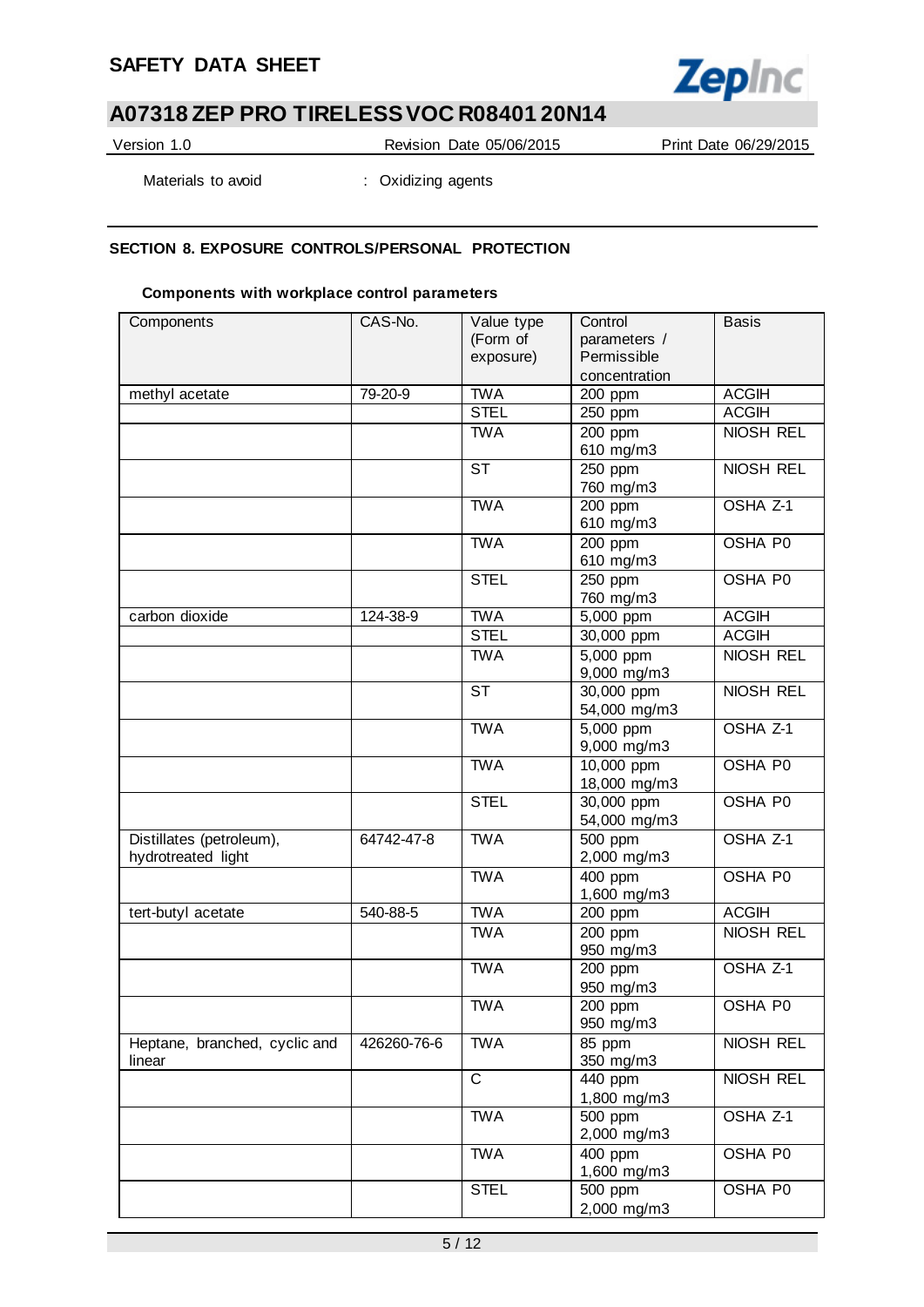

| Version 1.0                       | Revision Date 05/06/2015                                                                                                                   | Print Date 06/29/2015 |
|-----------------------------------|--------------------------------------------------------------------------------------------------------------------------------------------|-----------------------|
|                                   |                                                                                                                                            |                       |
| Personal protective equipment     |                                                                                                                                            |                       |
| Respiratory protection            | : In case of insufficient ventilation, wear suitable respiratory<br>equipment.                                                             |                       |
| Hand protection<br><b>Remarks</b> | : The suitability for a specific workplace should be discussed<br>with the producers of the protective gloves.                             |                       |
| Eye protection                    | : Ensure that eyewash stations and safety showers are close to<br>the workstation location.<br>Safety glasses                              |                       |
| Skin and body protection          | : impervious clothing<br>Choose body protection according to the amount and<br>concentration of the dangerous substance at the work place. |                       |

| Hygiene measures | : When using do not eat or drink.                   |
|------------------|-----------------------------------------------------|
|                  | When using do not smoke.                            |
|                  | Wash hands before breaks and at the end of workday. |
|                  |                                                     |

# **SECTION 9. PHYSICAL AND CHEMICAL PROPERTIES**

| Appearance                   | : Aerosol containing a compressed gas |
|------------------------------|---------------------------------------|
| Colour                       | clear, colourless                     |
| Odour                        | solvent-like                          |
| Odour Threshold              | : no data available                   |
| рH                           | not applicable                        |
| Melting point/freezing point | no data available                     |
| Boiling point                | : not determined                      |
| Flash point                  | : $<$ -18 °C<br>Method: closed cup    |
| Evaporation rate             | : not determined                      |
| Flammability (solid, gas)    | : Extremely flammable aerosol.        |
| Upper explosion limit        | : no data available                   |
| Lower explosion limit        | no data available                     |
| Vapour pressure              | not determined                        |
| Relative vapour density      | no data available                     |
| Density                      | $0.903$ g/cm3                         |
| Solubility(ies)              |                                       |
| Water solubility             | insoluble                             |
| Partition coefficient: n-    | : no data available                   |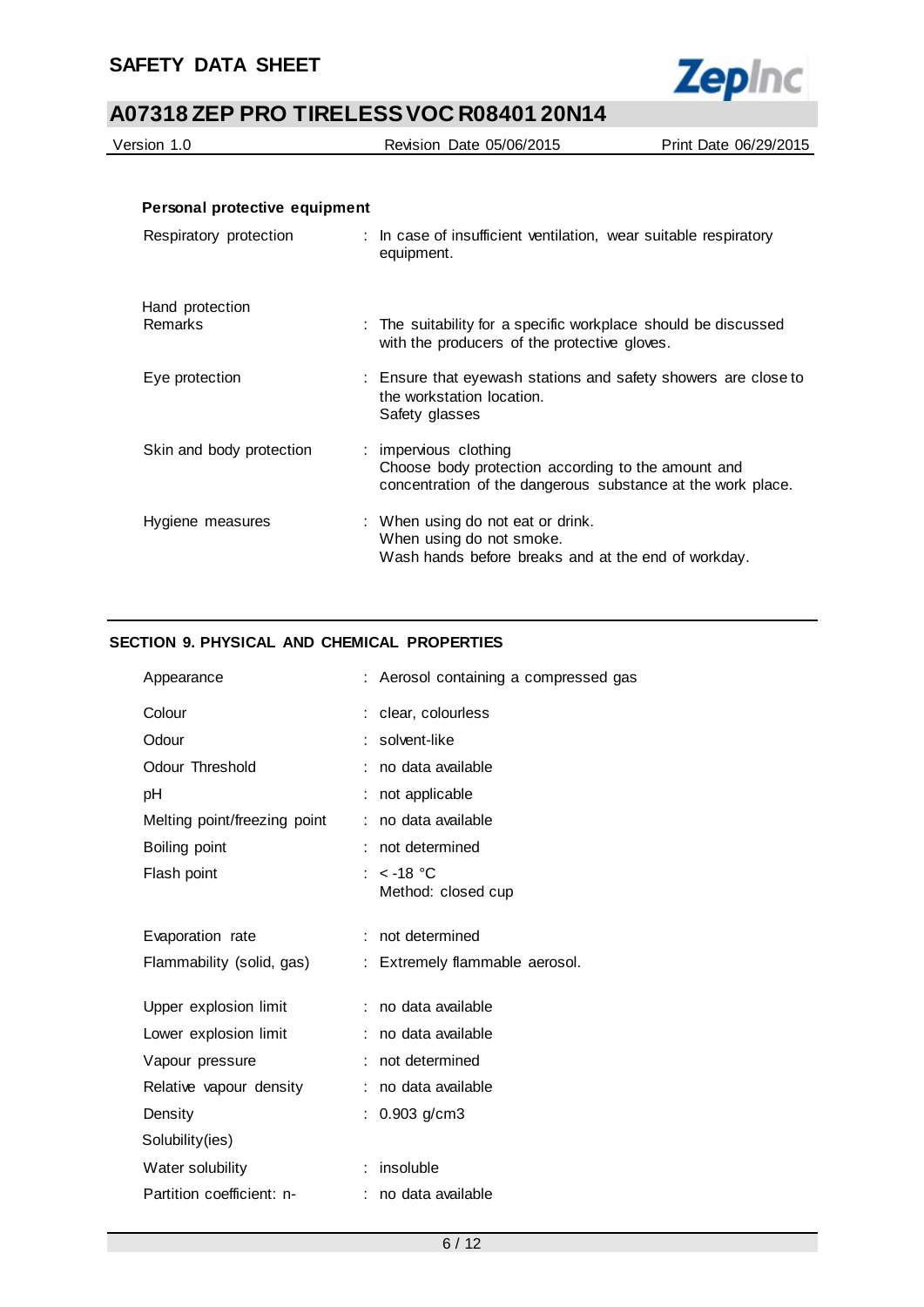

| Version 1.0               | Revision Date 05/06/2015 | Print Date 06/29/2015 |
|---------------------------|--------------------------|-----------------------|
| octanol/water             |                          |                       |
| Auto-ignition temperature | : not determined         |                       |
| Thermal decomposition     | : no data available      |                       |
| Viscosity                 |                          |                       |
| Viscosity, kinematic      | : no data available      |                       |
| Heat of combustion        | : 21.46 kJ/g             |                       |
|                           |                          |                       |

# **SECTION 10. STABILITY AND REACTIVITY**

| Reactivity                            | $:$ Stable                                                                 |
|---------------------------------------|----------------------------------------------------------------------------|
| Chemical stability                    | : Stable under normal conditions.                                          |
| Possibility of hazardous<br>reactions | : No decomposition if stored and applied as directed.                      |
|                                       | Vapours may form explosive mixture with air.                               |
| Conditions to avoid                   | : Heat, flames and sparks.<br>Extremes of temperature and direct sunlight. |
| Incompatible materials                | : Strong oxidizing agents                                                  |
| Hazardous decomposition<br>products   | : Carbon oxides<br>Organic Substances                                      |

## **SECTION 11. TOXICOLOGICAL INFORMATION**

# **Acute toxicity**

#### **Product:**

| Acute inhalation toxicity | : Acute toxicity estimate : $> 10$ mg/l |
|---------------------------|-----------------------------------------|
|                           | Exposure time: 4 h                      |
|                           | Test atmosphere: dust/mist              |
|                           | Method: Calculation method              |

#### **Components:**

| Distillates (petroleum), hydrotreated light:<br>Acute oral toxicity | : LD50 rat: $> 5,000$ mg/kg |
|---------------------------------------------------------------------|-----------------------------|
|                                                                     |                             |
| Acute inhalation toxicity                                           | : LC50 rat: $> 4.6$ mg/l    |
|                                                                     |                             |
| Acute dermal toxicity                                               | : LD50 rat: $> 2,000$ mg/kg |
|                                                                     | Exposure time: 6 h          |

## **Skin corrosion/irritation**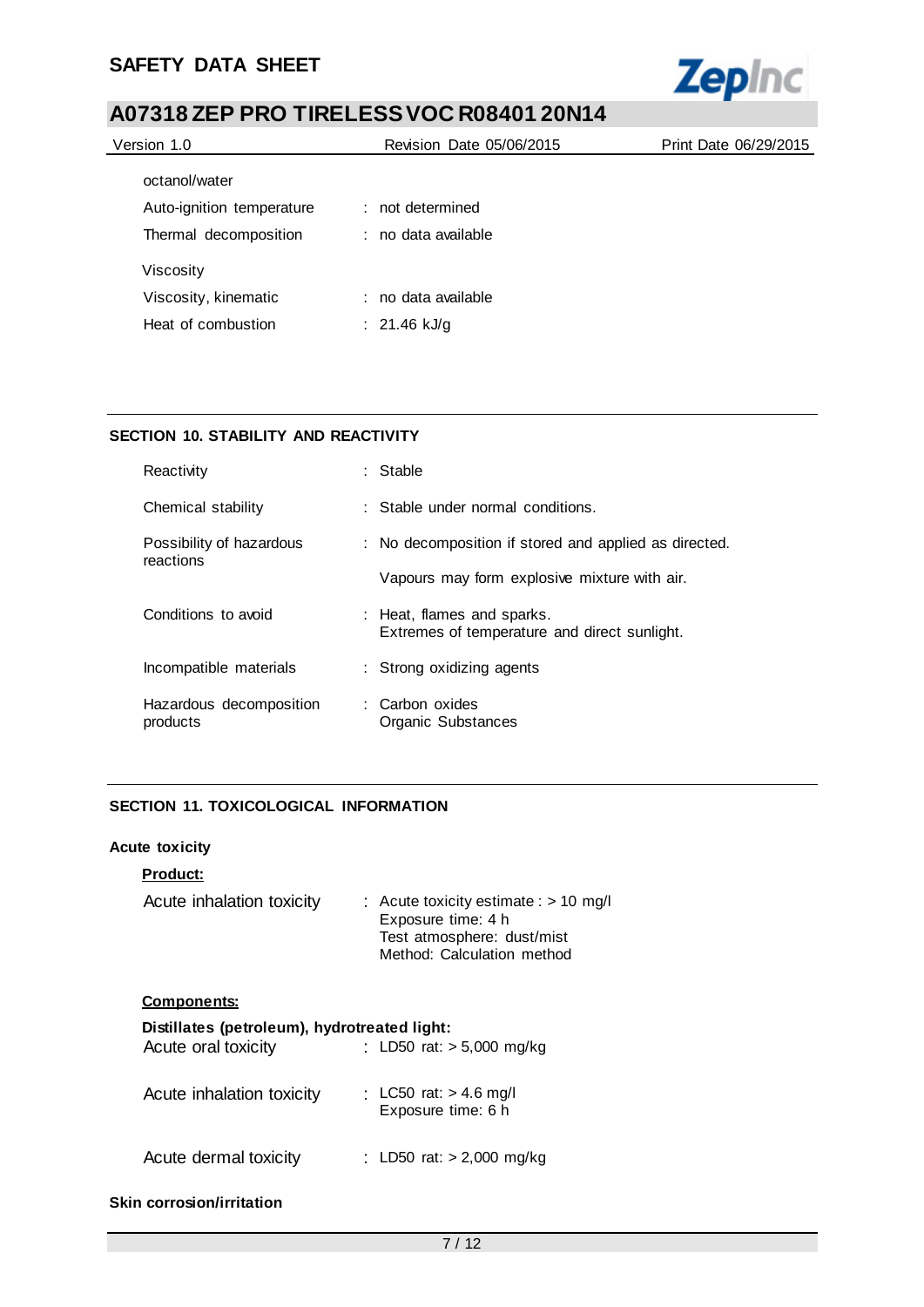

Version 1.0 Revision Date 05/06/2015 Print Date 06/29/2015

#### **Product:**

Remarks: May irritate skin.

#### **Serious eye damage/eye irritation**

#### **Product:**

Remarks: Severe eye irritation

#### **Respiratory or skin sensitisation**

no data available

#### **Germ cell mutagenicity**

no data available

#### **Carcinogenicity**

no data available

#### **Reproductive toxicity**

no data available

**methyl acetate: carbon dioxide: Distillates (petroleum), hydrotreated light: tert-butyl acetate: Heptane, branched, cyclic and linear:**

#### **STOT - single exposure**

no data available

#### **STOT - repeated exposure**

no data available

#### **Aspiration toxicity**

no data available

#### **Further information**

#### **Product:**

Remarks: Symptoms of overexposure may be headache, dizziness, tiredness, nausea and vomiting., Concentrations substantially above the TLV value may cause narcotic effects., Solvents may degrease the skin.

#### **Components:**

**Distillates (petroleum), hydrotreated light:** Remarks: no data available

#### **SECTION 12. ECOLOGICAL INFORMATION**

#### **Ecotoxicity**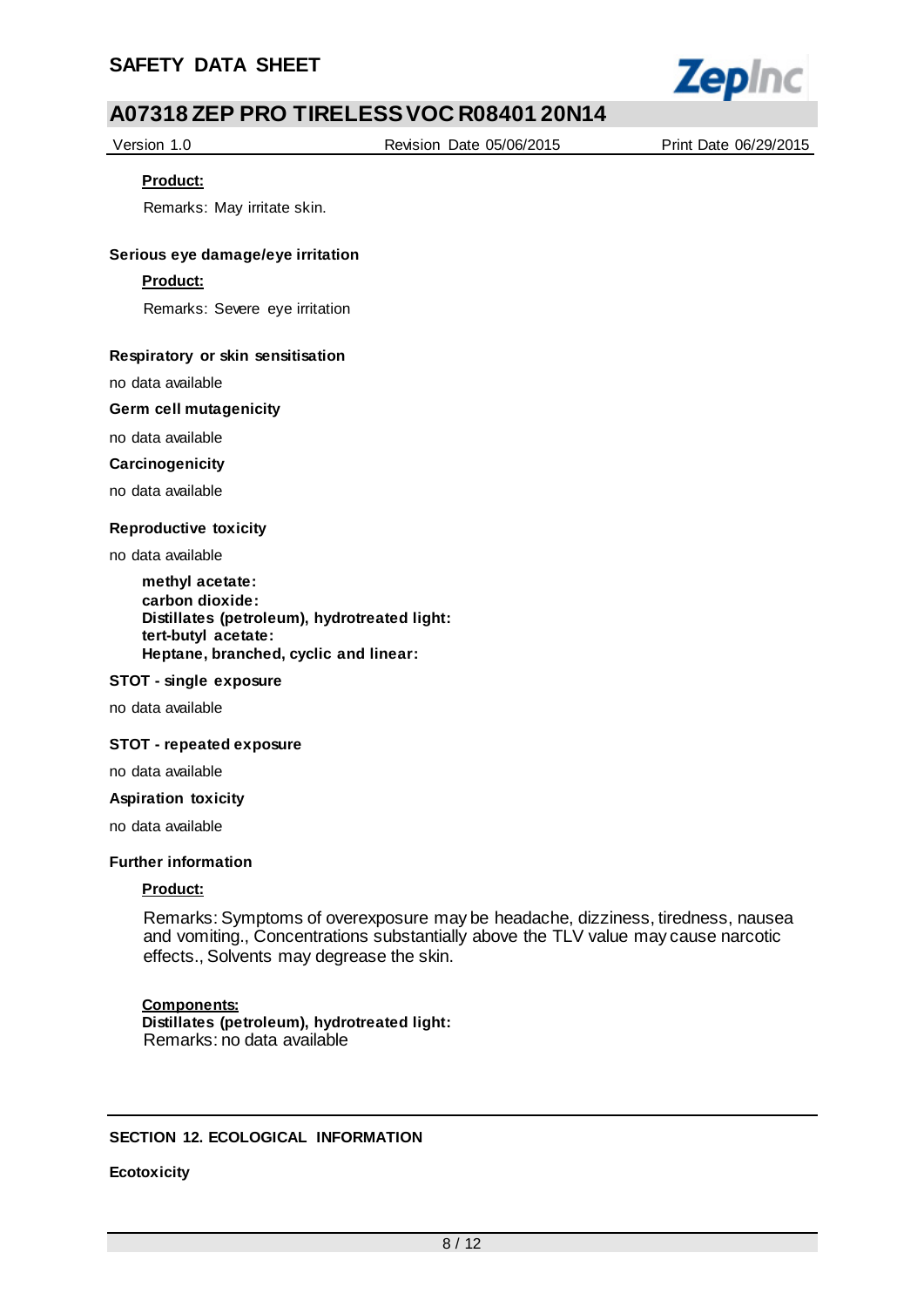

| Version 1.0                                                         | Revision Date 05/06/2015                                                                                                                                                               | Print Date 06/29/2015 |
|---------------------------------------------------------------------|----------------------------------------------------------------------------------------------------------------------------------------------------------------------------------------|-----------------------|
| no data available                                                   |                                                                                                                                                                                        |                       |
| Persistence and degradability                                       |                                                                                                                                                                                        |                       |
| no data available<br><b>Bioaccumulative potential</b>               |                                                                                                                                                                                        |                       |
| <b>Product:</b>                                                     |                                                                                                                                                                                        |                       |
| Partition coefficient: n-<br>octanol/water                          | : Remarks: no data available                                                                                                                                                           |                       |
| <b>Mobility in soil</b>                                             |                                                                                                                                                                                        |                       |
| no data available                                                   |                                                                                                                                                                                        |                       |
| Other adverse effects                                               |                                                                                                                                                                                        |                       |
| no data available<br>Product:                                       |                                                                                                                                                                                        |                       |
| Regulation                                                          | 40 CFR Protection of Environment; Part 82 Protection of<br>Stratospheric Ozone - CAA Section 602 Class I<br><b>Substances</b>                                                          |                       |
| <b>Remarks</b>                                                      | This product neither contains, nor was manufactured<br>with a Class I or Class II ODS as defined by the U.S.<br>Clean Air Act Section 602 (40 CFR 82, Subpt. A, App.A<br>$+$ B).       |                       |
| Additional ecological<br>information                                | : An environmental hazard cannot be excluded in the<br>event of unprofessional handling or disposal., Toxic to<br>aquatic life., Harmful to aquatic life with long lasting<br>effects. |                       |
| <b>Components:</b><br>Distillates (petroleum), hydrotreated light : |                                                                                                                                                                                        |                       |
| Additional ecological<br>information                                | : no data available                                                                                                                                                                    |                       |

#### **SECTION 13. DISPOSAL CONSIDERATIONS**

| Disposal methods       |                                                                                                                                                                                                                          |
|------------------------|--------------------------------------------------------------------------------------------------------------------------------------------------------------------------------------------------------------------------|
| Waste from residues    | : The product should not be allowed to enter drains, water<br>courses or the soil.<br>Do not contaminate ponds, waterways or ditches with<br>chemical or used container.<br>Send to a licensed waste management company. |
| Contaminated packaging | : Empty remaining contents.<br>Dispose of as unused product.<br>Do not re-use empty containers.<br>Do not burn, or use a cutting torch on, the empty drum.                                                               |

# **SECTION 14. TRANSPORT INFORMATION**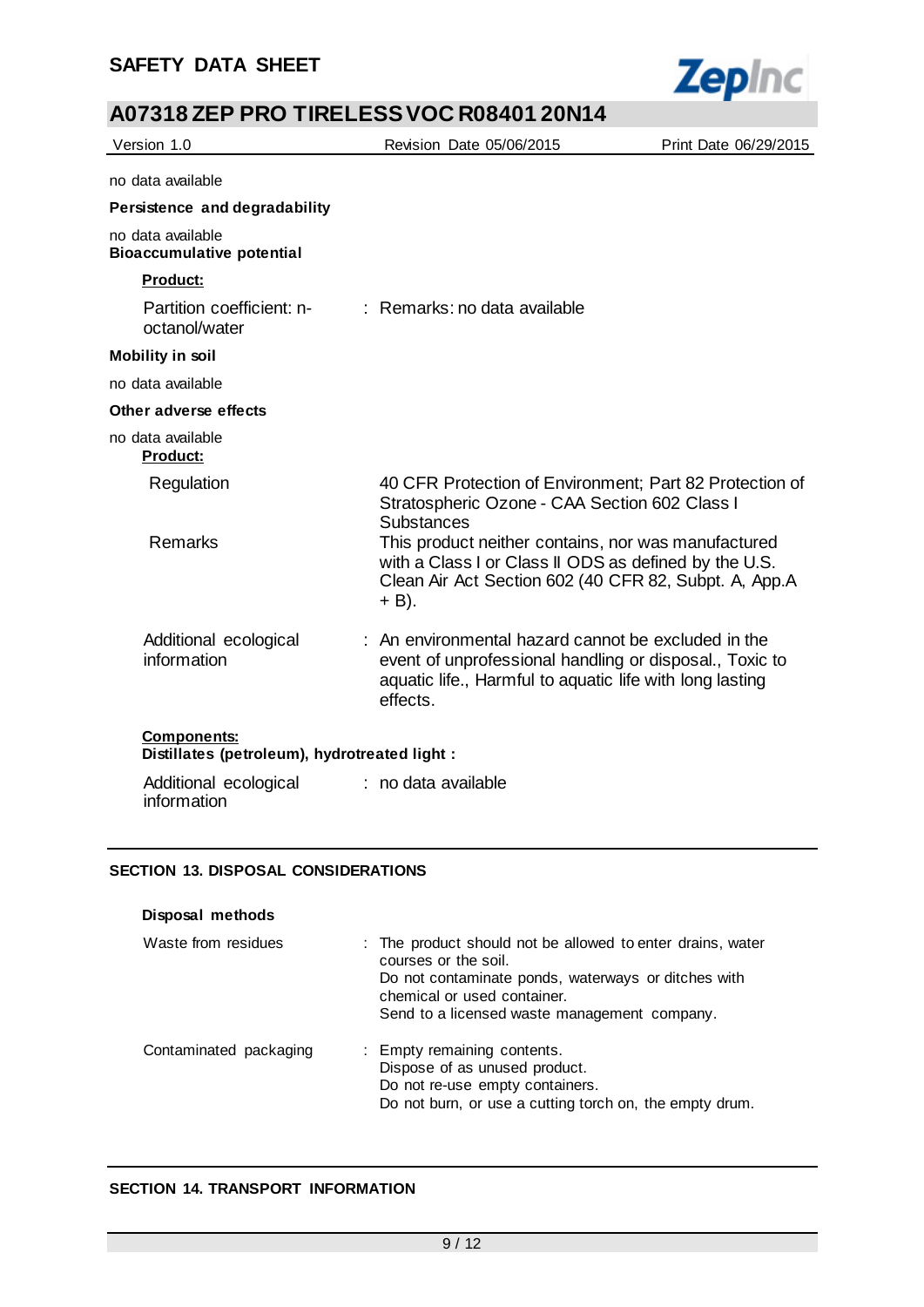

| Version 1.0                                                           | Revision Date 05/06/2015 | Print Date 06/29/2015 |
|-----------------------------------------------------------------------|--------------------------|-----------------------|
|                                                                       |                          |                       |
| Transportation Regulation: 49 CFR (USA):<br>ORM-D, CONSUMER COMMODITY |                          |                       |
|                                                                       |                          |                       |
| Transportation Regulation: IMDG (Vessel):                             |                          |                       |
| UN1950, AEROSOLS, 2.1, - Limited quantity                             |                          |                       |
|                                                                       |                          |                       |
| Transportation Regulation: IATA (Cargo Air):                          |                          |                       |
| UN1950, Aerosols, flammable, 2.1, - Limited quantity                  |                          |                       |
|                                                                       |                          |                       |
| $\tau$ $\cdots$ $\tau$ $\cdots$ $\tau$ $\cdots$ $\cdots$ $\cdots$     |                          |                       |

Transportation Regulation: IATA (Passenger Air): UN1950, Aerosols, flammable, 2.1, - Limited quantity

Transportation Regulation: TDG (Canada): UN1950, AEROSOLS, 2.1, - Limited quantity

#### **SECTION 15. REGULATORY INFORMATION**

### **EPCRA - Emergency Planning and Community Right-to-Know Act**

#### **CERCLA Reportable Quantity**

| Components         | CAS-No.  | Component RQ | Calculated product RQ |
|--------------------|----------|--------------|-----------------------|
|                    |          | (lbs)        | (Ibs)                 |
| tert-butyl acetate | 540-88-5 | 5000         |                       |

\*: Calculated RQ exceeds reasonably attainable upper limit.

#### **SARA 304 Extremely Hazardous Substances Reportable Quantity**

This material does not contain any components with a section 304 EHS RQ.

| SARA 311/312 Hazards                                                      | : Fire Hazard<br>Sudden Release of Pressure Hazard<br>Acute Health Hazard                                                                                                                              |  |
|---------------------------------------------------------------------------|--------------------------------------------------------------------------------------------------------------------------------------------------------------------------------------------------------|--|
| <b>SARA 302</b>                                                           | : SARA 302: No chemicals in this material are subject to the<br>reporting requirements of SARA Title III, Section 302.                                                                                 |  |
| <b>SARA 313</b>                                                           | : SARA 313: This material does not contain any chemical<br>components with known CAS numbers that exceed the<br>threshold (De Minimis) reporting levels established by SARA<br>Title III, Section 313. |  |
| <b>California Prop 65</b>                                                 | This product does not contain any chemicals known to State of<br>California to cause cancer, birth defects, or any other<br>reproductive harm.                                                         |  |
| The components of this product are reported in the following inventories: |                                                                                                                                                                                                        |  |
| <b>TSCA</b><br><b>DSL</b>                                                 | On TSCA Inventory<br>This product contains one or several components that are not on the                                                                                                               |  |
|                                                                           | Canadian DSL nor NDSL.                                                                                                                                                                                 |  |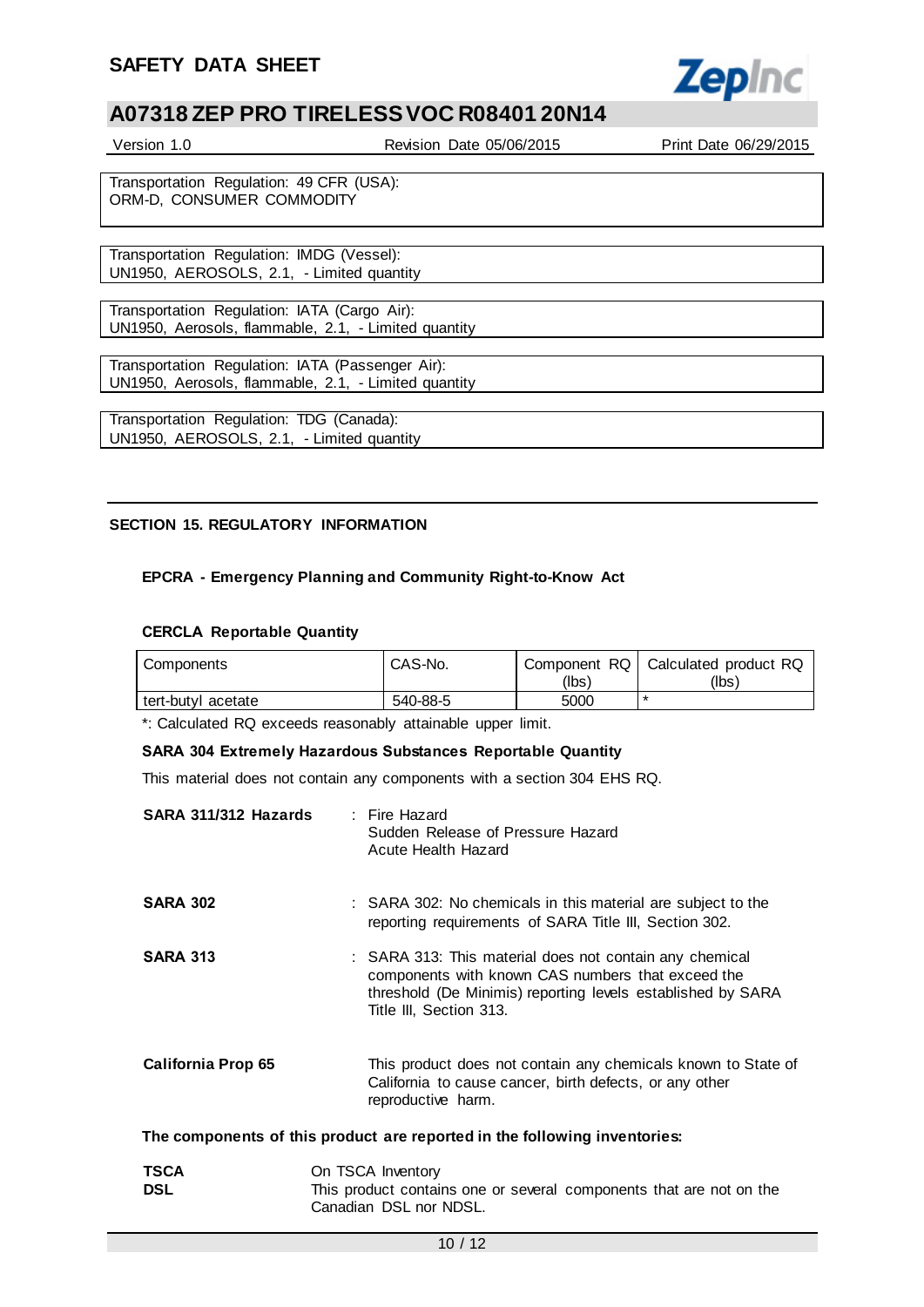

| Version 1.0  | Revision Date 05/06/2015             | Print Date 06/29/2015 |
|--------------|--------------------------------------|-----------------------|
| <b>AICS</b>  | Not in compliance with the inventory |                       |
| NZIoC.       | Not in compliance with the inventory |                       |
| <b>PICCS</b> | Not in compliance with the inventory |                       |

**IECSC** Not in compliance with the inventory

#### **Inventory Acronym and Validity Area Legend:**

AICS (Australia), DSL (Canada), IECSC (China), REACH (European Union), ENCS (Japan), ISHL (Japan), KECI (Korea), NZIoC (New Zealand), PICCS (Philippines), TSCA (USA)

#### **SECTION 16. OTHER INFORMATION**



OSHA GHS Label Information:

| Hazard pictograms        |                                                                                                                                                                                                                                                                                                                                                                                                                                                                                                                                                                                                                                                                                                                                                                                                                                                                                                                                                                                                                                                                                              |
|--------------------------|----------------------------------------------------------------------------------------------------------------------------------------------------------------------------------------------------------------------------------------------------------------------------------------------------------------------------------------------------------------------------------------------------------------------------------------------------------------------------------------------------------------------------------------------------------------------------------------------------------------------------------------------------------------------------------------------------------------------------------------------------------------------------------------------------------------------------------------------------------------------------------------------------------------------------------------------------------------------------------------------------------------------------------------------------------------------------------------------|
| Signal w ord             | Danger:                                                                                                                                                                                                                                                                                                                                                                                                                                                                                                                                                                                                                                                                                                                                                                                                                                                                                                                                                                                                                                                                                      |
| <b>Hazard statements</b> | Extremely flammable aerosol. Contains gas under pressure; may explode if heated.<br>Causes serious eye irritation. May cause drowsiness or dizziness.                                                                                                                                                                                                                                                                                                                                                                                                                                                                                                                                                                                                                                                                                                                                                                                                                                                                                                                                        |
| Precautionary statements |                                                                                                                                                                                                                                                                                                                                                                                                                                                                                                                                                                                                                                                                                                                                                                                                                                                                                                                                                                                                                                                                                              |
|                          | <b>Prevention:</b> Keep aw ay from heat, hot surfaces, sparks, open flames and other ignition<br>sources. No smoking. Do not spray on an open flame or other ignition source.<br>Pressurized container: Do not pierce or burn, even after use. Avoid breathing dust/<br>fume/gas/mist/vapours/spray. Wash skin thoroughly after handling. Use only<br>outdoors or in a w ell-ventilated area. Wear eye protection/face protection.<br>Response: IF INHALED: Remove victim to fresh air and keep at rest in a position<br>comfortable for breathing. Call a POISON CENTER or doctor/physician if you feel<br>unw ell. IF IN EYES: Rinse cautiously with water for several minutes. Remove contact<br>lenses, if present and easy to do. Continue rinsing. If eye irritation persists: Get medical<br>advice/attention.<br><b>Storage:</b> Store in a w ell-ventilated place. Keep container tightly closed. Store locked<br>up. Protect from sunlight. Do not expose to temperatures exceeding 50 °C/ 122 °F.<br>Disposal: Dispose of contents/container in accordance with local regulation. |

We believe the statements, technical information and recommendations contained herein are reliable, but they are given without warranty or guarantee of any kind. The information in this document applies to this specific material as supplied. It may not be valid for this material if it